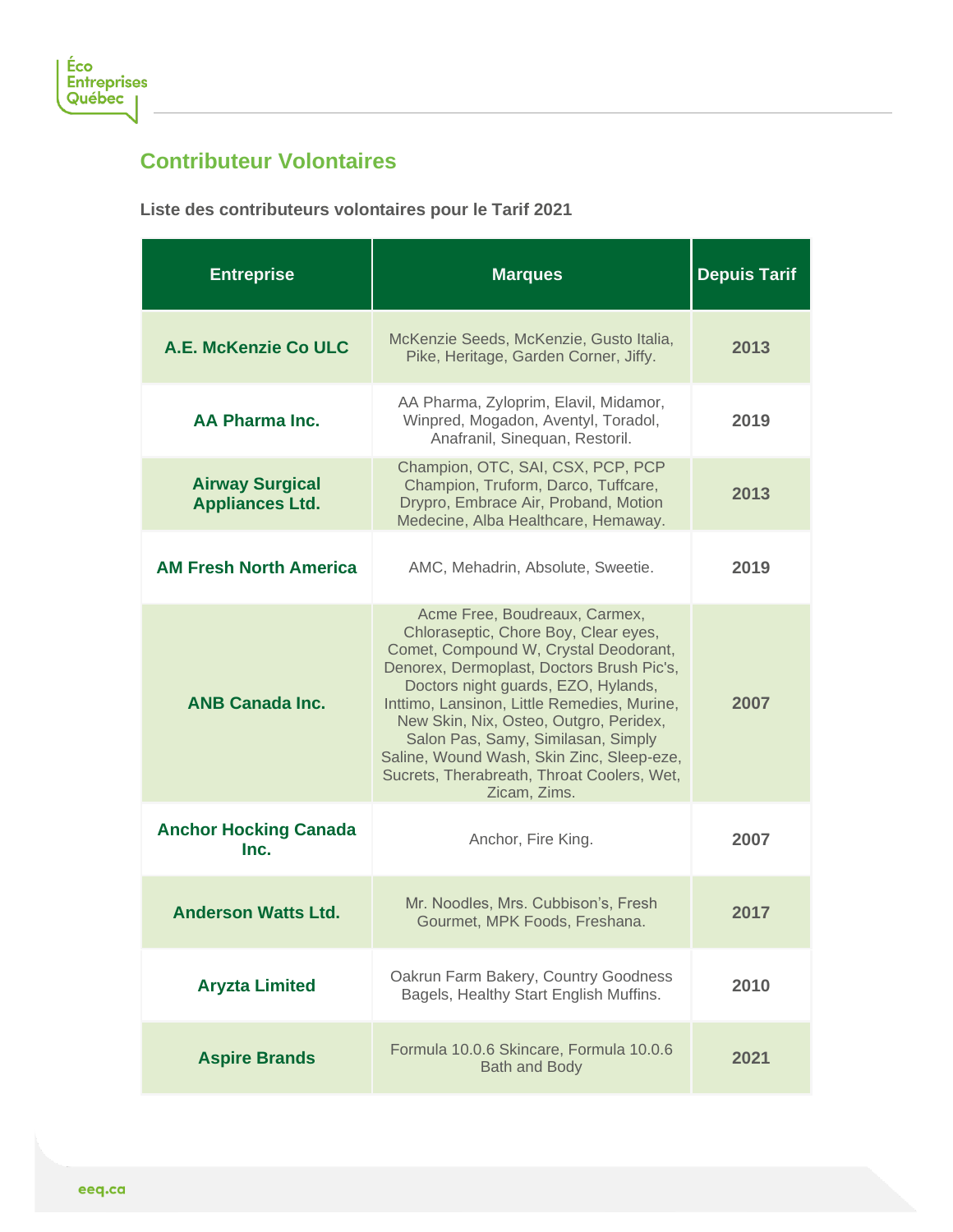| <b>Entreprise</b>                               | <b>Marques</b>                                                                                                                                                                                                                                                                                                          | <b>Depuis Tarif</b> |
|-------------------------------------------------|-------------------------------------------------------------------------------------------------------------------------------------------------------------------------------------------------------------------------------------------------------------------------------------------------------------------------|---------------------|
| <b>Atron Electro Industries</b><br>Inc.         | Atron, Atron Electro Industries Inc.                                                                                                                                                                                                                                                                                    | 2021                |
| <b>B&amp;G Foods Canada, ULC</b>                | Mrs. Dash, Molly Mcbutter, Sugar Twin,<br>Static Guard, Cream of Wheat, Underwood,<br>Accent.                                                                                                                                                                                                                           | 2012                |
| <b>Bellisio Food Canada</b>                     | Joy of Cooking, Michelina's.                                                                                                                                                                                                                                                                                            | 2010                |
| <b>Bissell Canada</b><br><b>Corporation</b>     | Bissel.                                                                                                                                                                                                                                                                                                                 | 2005                |
| <b>Blistex Inc.</b>                             | Blistex.                                                                                                                                                                                                                                                                                                                | 2015                |
| <b>Boshart Industries Inc.</b>                  | Iron Out, Plumbeeze Line.                                                                                                                                                                                                                                                                                               | 2005                |
| <b>Bulk Barn Foods Ltd.</b>                     | Bulk Barn Foods.                                                                                                                                                                                                                                                                                                        | 2009                |
| <b>Card Health Care Inc.</b>                    | PediFix, Xenna, Silk Feet, Magni Life,<br>Support Plus, Thera Sock, Thera Glove,<br>Nova, No Rince, ArmRx, Hartmobility, Sea<br>Band, Trion Z, Vital ID, Aquatabs, Sabona,<br>Sleep Pretty in Pink, Hearos, Ear Band-it, 4<br>Eyes, First Medic, Vita Medic, Kids Medic,<br>Citrus Magic, Clearly Natural, Worlds Best. | 2019                |
| <b>Cardinal Meat</b><br><b>Specialists Ltd.</b> | Cardinal, Cardinal Italian, Cardinal Butcher-<br>Style, Cardinal Ready, Cardinal Fresh<br>Made, Cardinal Grill Ready, J.D. Cator<br>Butcher, Cardinal Roadhouse, Cardinal<br>Select.                                                                                                                                    | 2017                |
| <b>Casio Canada Ltd.</b>                        | CASIO (calculatrices, montres, horloges,<br>appareils photo, claviers musicaux,<br>pianos).                                                                                                                                                                                                                             | 2005                |
| <b>Centura Brands Inc.</b>                      | La Coupe, Dippity Do, Funcare (licences<br>variées), Renpure, Shea Moisture.                                                                                                                                                                                                                                            | 2019                |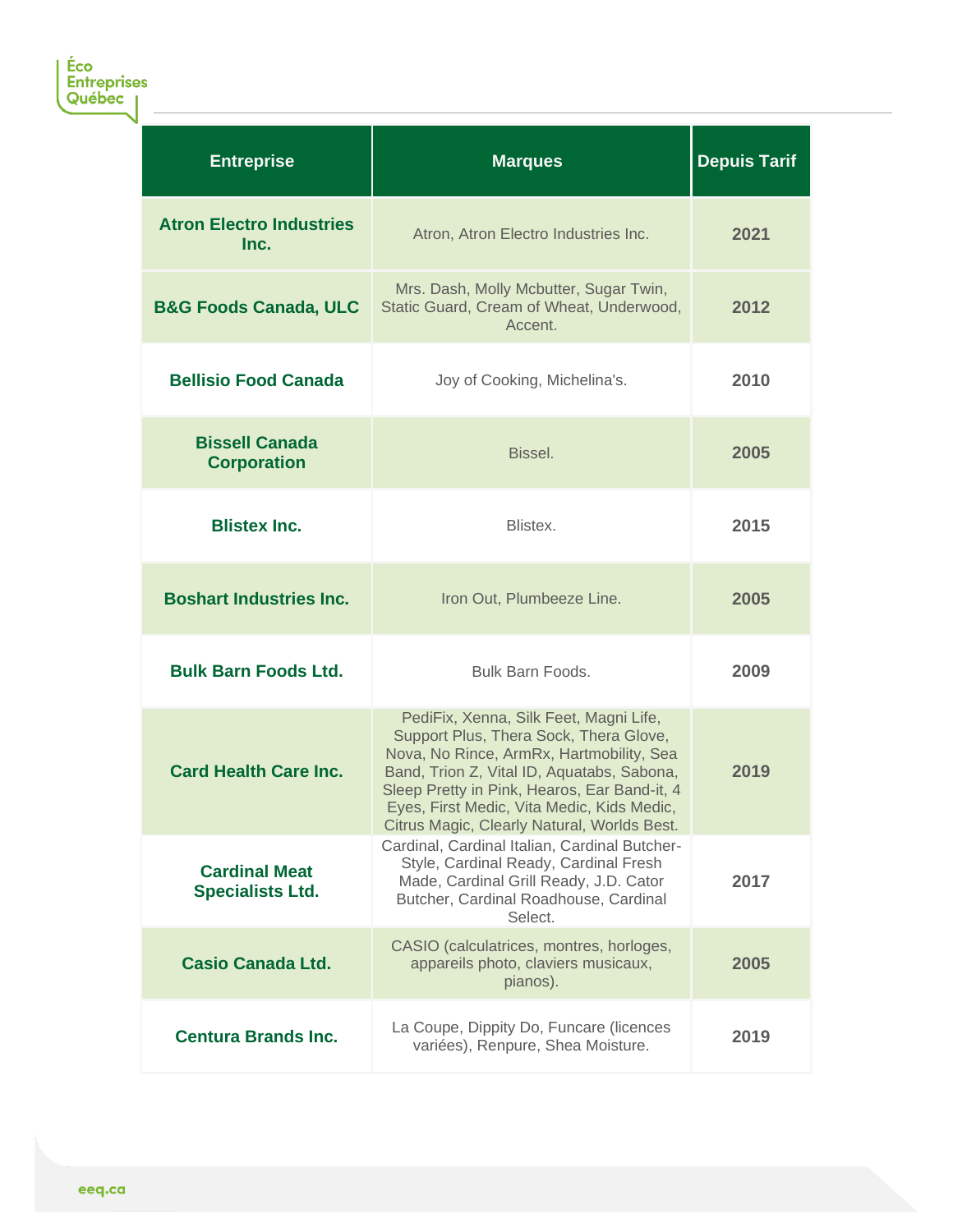Éco<br>Entreprises<br>Québec <sub>|</sub>

| <b>Entreprise</b>                              | <b>Marques</b>                                                                                                                                                                                   | <b>Depuis Tarif</b> |
|------------------------------------------------|--------------------------------------------------------------------------------------------------------------------------------------------------------------------------------------------------|---------------------|
| <b>Chapman's Ice Cream</b>                     | Champan's.                                                                                                                                                                                       | 2005                |
| <b>CKF Inc.</b>                                | Royal Chinet, Savaday, Dynette                                                                                                                                                                   | 2021                |
| <b>Conair Consumer</b><br><b>Products Inc.</b> | Conair, Cuisinart, Interplak, Pollenex, Rusk,<br>Scunci, Thinner by Conair (pèse-personne<br>seulement), Waring Pro, Weight Watchers<br>by Conair (pèse-personne seulement).                     | 2005                |
| <b>Corelle Brands (Canada)</b><br>Inc.         | Baker's Secret, Chicago Cutlery, Corelle,<br>CorningWare, Echo, Olfa, Pyrex,<br>Snapware, Visions.                                                                                               | 2015                |
| <b>Crayola</b>                                 | Crayola, Silly Putty, Ink tank Brands.                                                                                                                                                           | 2005                |
| <b>Danby products Ltd.</b>                     | Danby, Danby Designer, Diplomat,<br>Silhouette, Simplycity, Premiere, Arcticaire,<br>Danby Breakfast Chef, Danby Maitre's,<br>Danby PHD.                                                         | 2005                |
| <b>Dole Foods of</b><br><b>Canada Ltd.</b>     | Dole, Mrs. Mays.                                                                                                                                                                                 | 2005                |
| <b>DOM International Ltd.</b>                  | DOM Organics, DOM Specialty, DOM<br>Reserve, Norwegian Fjord.                                                                                                                                    | 2017                |
| <b>Duracell Canada Inc.</b>                    | Duracell, Quantum, Procell.                                                                                                                                                                      | 2019                |
| <b>E.D. Smith Foods Ltd.</b>                   | E.D. Smith Habitant (Confitures et sirop<br>seulement).                                                                                                                                          | 2005                |
| <b>Envirogard Products Ltd.</b>                | Rainfresh (filtres à eau).                                                                                                                                                                       | 2005                |
| <b>Ferring Inc.</b>                            | DDAVP, Nocdurna, Bravelle, Menopur,<br>Repronex, Pentasa, Norprolac, Pico-Salax,<br>BioGaia, Euflezza, VSL#3, TuZen,<br>Endometrin, Firmagon, HCG, Decapeptyl,<br>Octostim, Cervidil, Duratocin. | 2017                |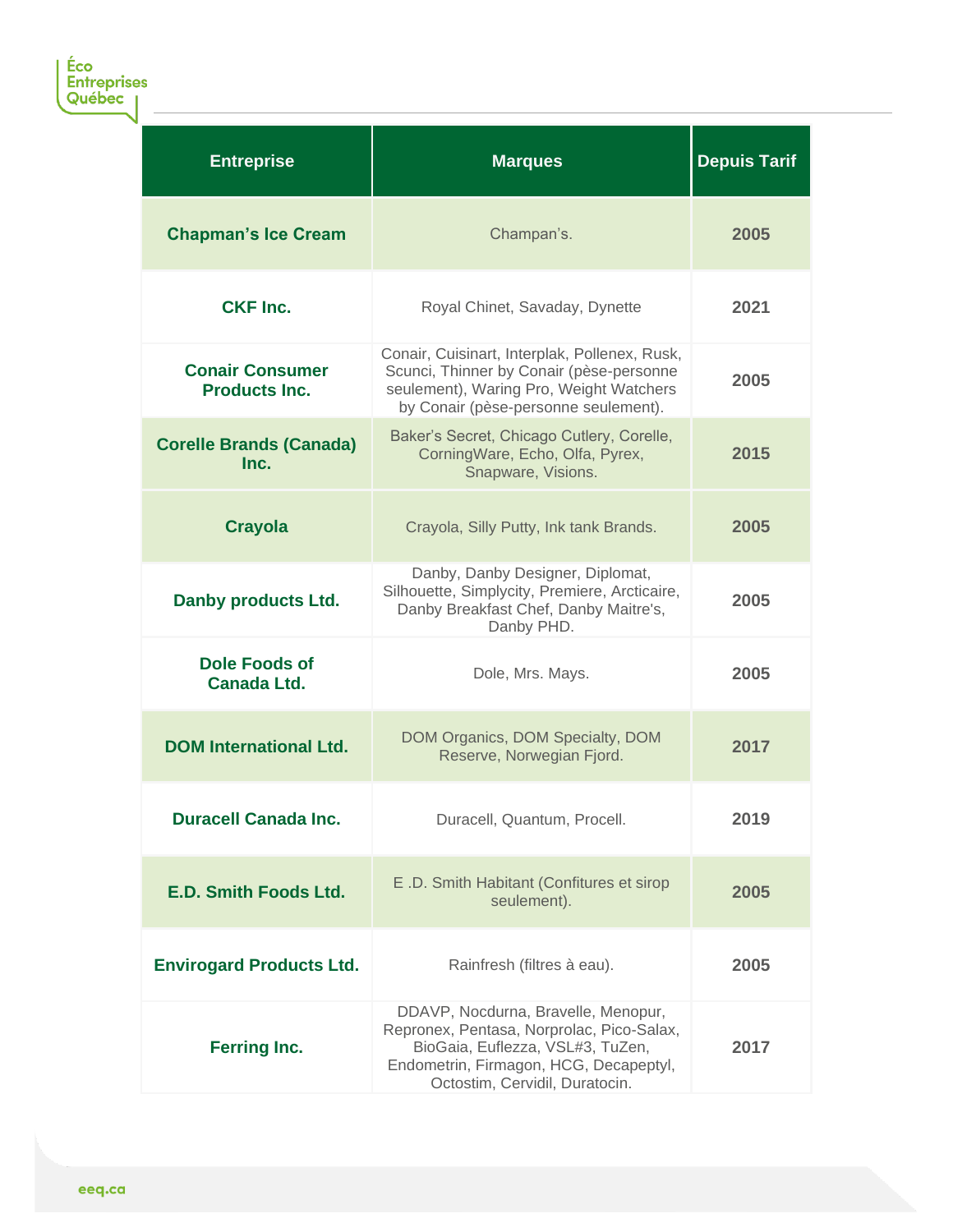| <b>Entreprise</b>                                 | <b>Marques</b>                                                                                                                                                                                                                                                                                                                                                                                                                                                                                                                                                                                                   | <b>Depuis Tarif</b> |
|---------------------------------------------------|------------------------------------------------------------------------------------------------------------------------------------------------------------------------------------------------------------------------------------------------------------------------------------------------------------------------------------------------------------------------------------------------------------------------------------------------------------------------------------------------------------------------------------------------------------------------------------------------------------------|---------------------|
| <b>Fine Choice Foods Ltd.</b>                     | Sum-m.                                                                                                                                                                                                                                                                                                                                                                                                                                                                                                                                                                                                           | 2020                |
| <b>Freud Canada, Inc.</b>                         | Freud, Avanti, AvantiPro, Diablo,<br>Renegade, Ultimax.                                                                                                                                                                                                                                                                                                                                                                                                                                                                                                                                                          | 2013                |
| Gardena Canada Ltée.                              | Gardena, Continental, Melnor.                                                                                                                                                                                                                                                                                                                                                                                                                                                                                                                                                                                    | 2007                |
| <b>Gentec International</b>                       | Best, Brackatron, Bushnell (imagerie<br>seulement), Campower, Cell-U-Power,<br>Discmate, Electrohome Pro, Energy,<br>Guardforce, IC,IQ, Kodak (carte mémoire<br>pour imagerie seulement), Lexar (imagerie<br>seulement), Optex, Optronics, Otter,<br>Patriot, Peripheral, Planet Wireless, Prolink,<br>Roots (imagerier et Produits cellulaires),<br>Sigma, Soligar, Sony (passport, snap lab et<br>batteries pour imagerie), Soundquest,<br>Stinger, Stormcases, Sunpak, Tasco<br>(imagerie seulement), Trek-tech, Velbon,<br>Virgin (produits cellulaire seulement), Zeiss<br>(jumelles et lunettes de visée). | 2005                |
| <b>Give and Go Prepared</b><br><b>Foods Corp.</b> | Two Bites, Homestyle, The Caterer's<br>Secret, Kimberleys, Cookie Dipper.                                                                                                                                                                                                                                                                                                                                                                                                                                                                                                                                        | 2010                |
| <b>Groupe Seb Canada</b>                          | T-Fal, Krups, Rowenta, Moulinex, All-Clad,<br>WearEver, Mirro, Airbake.                                                                                                                                                                                                                                                                                                                                                                                                                                                                                                                                          | 2015                |
| <b>Helen of Troy</b>                              | Produits de soins personnels: Caruso, Dr.<br>Scholls, Revlon, Vidal Sassoon.                                                                                                                                                                                                                                                                                                                                                                                                                                                                                                                                     | 2005                |
| <b>Home &amp; Leisure Group</b><br>Ltd.           | Leisure Line.                                                                                                                                                                                                                                                                                                                                                                                                                                                                                                                                                                                                    | 2018                |
| <b>Homedics Group</b><br><b>Canada Co</b>         | Obusforme, Homedics, Taylor, Salter.                                                                                                                                                                                                                                                                                                                                                                                                                                                                                                                                                                             | 2009                |
| Idelle Labs, Ltd.                                 | Brut, Infusium 23, Ammens, Vitapointe, Sea<br>Breeze, Skin Milk, Ogilvie, Final Net,<br>Condition 3 N 1, Pert, Sure, Vitalis.                                                                                                                                                                                                                                                                                                                                                                                                                                                                                    | 2013                |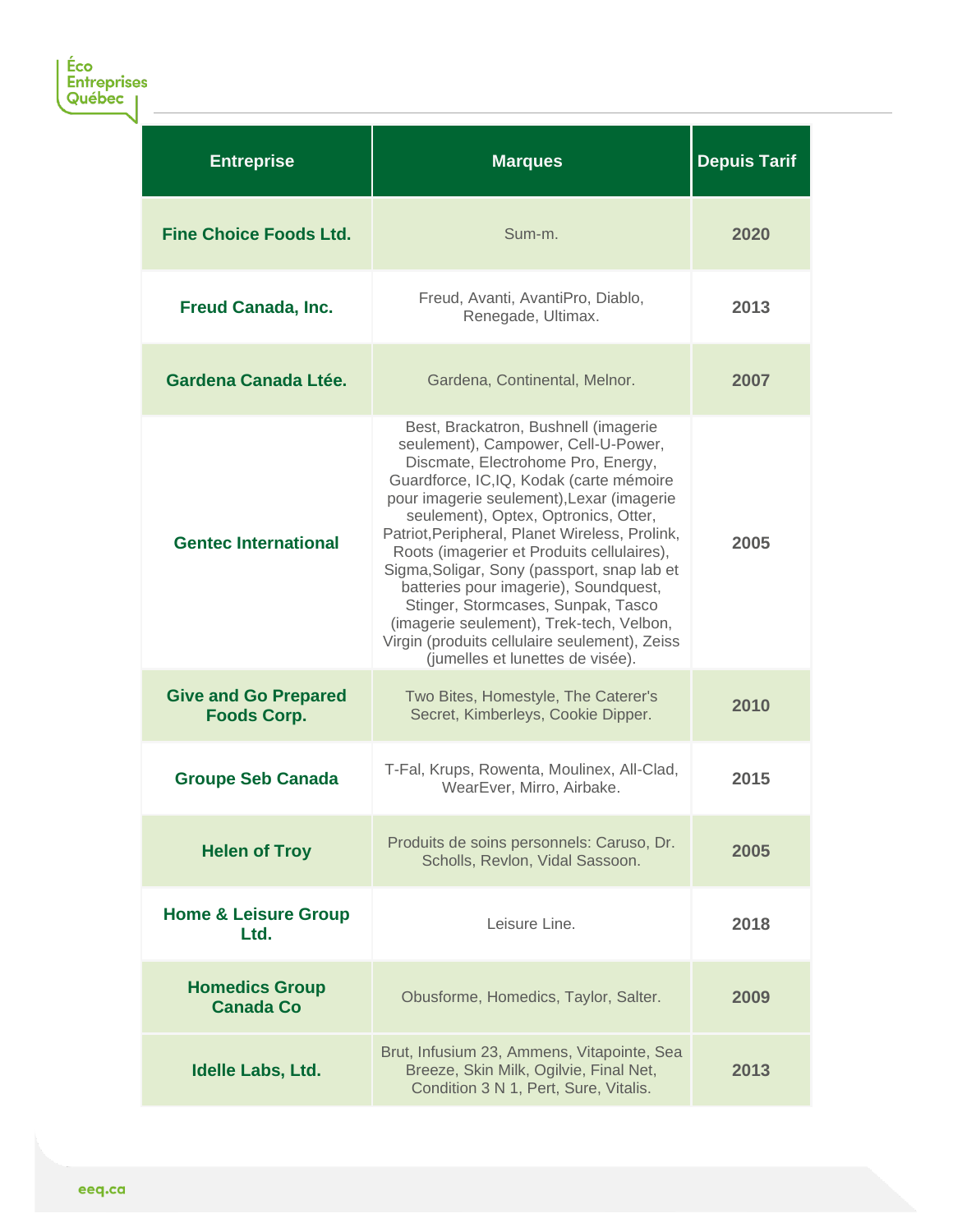| <b>Entreprise</b>                                | <b>Marques</b>                                                                                                                                                                                                                                                                                                                                                                                                                                                                                                                                             | <b>Depuis Tarif</b> |
|--------------------------------------------------|------------------------------------------------------------------------------------------------------------------------------------------------------------------------------------------------------------------------------------------------------------------------------------------------------------------------------------------------------------------------------------------------------------------------------------------------------------------------------------------------------------------------------------------------------------|---------------------|
| <b>Innovative Technology</b>                     | Innovative Technology.                                                                                                                                                                                                                                                                                                                                                                                                                                                                                                                                     | 2015                |
| <b>Irving Tissue Corporation</b>                 | Majesta, Royale.                                                                                                                                                                                                                                                                                                                                                                                                                                                                                                                                           | 2005                |
| <b>John Deere Canada ULC</b>                     | John Deere.                                                                                                                                                                                                                                                                                                                                                                                                                                                                                                                                                | 2018                |
| <b>Johnson &amp; Johnson</b>                     | Anusol, Aveeno, Band-Aid, Benadryl,<br>Bengay, Benylin, Clean & Clear,<br>Combatrin, Cortef, Desitin, Fleet, Imodium,<br>Johnson's Baby, Lactaid, Listerine,<br>Lubriderm, Microlax, Motrin, Neutrogena,<br>Nicoderm, Nicorette, Nizoral, Penaten,<br>Pepcid, Plax, Polysporin, Reactine,<br>Rembrandt, RoC, Rogaine, Sinutab,<br>Splenda, Sudafed, Tena, Tucks, Tylenol,<br>Visine, Zantac.                                                                                                                                                               | 2015                |
| <b>Johnson &amp; Johnson</b><br>VisionCare, Inc. | Acuvue.                                                                                                                                                                                                                                                                                                                                                                                                                                                                                                                                                    | 2015                |
| Kao Brands Canada Inc.                           | Ban, Biorié, Curel, Jergens, John Freida.                                                                                                                                                                                                                                                                                                                                                                                                                                                                                                                  | 2005                |
| Kaz Canada, Inc.                                 | Honeywell (chauffrettes, ventilateurs,<br>humidificateurs, déhumidificateurs,<br>purificateurs d'air, filtreurs), Duracraft<br>(ventilateurs, humidificateurs), Softheat<br>(pads chauffants), Dunlap (pads<br>chauffants), Vicks (thermomètres,<br>humidificateurs, vaporisateurs, purificateurs<br>d'air, filtreurs), Braun Thermoscan<br>(thermomètres, moniteurs pour la pression<br>sanguine), Kaz (humidificateurs, filtreurs,<br>thérapie chaud/froid), Enviracaire<br>(ventilateurs, hydromètres, purificateurs<br>d'air), Stinger (insecticides). | 2005                |
| <b>Kernels Popcorn Ltd.</b>                      | Kernels, Kernels Extraordinary Popcorn,<br><b>Practice Safe Snacks.</b>                                                                                                                                                                                                                                                                                                                                                                                                                                                                                    | 2018                |
| <b>Klassen Bronze Ltd.</b>                       | Gainsborough Door Knobs, House<br>Numbers, Key-Mates, Weathervanes.                                                                                                                                                                                                                                                                                                                                                                                                                                                                                        | 2007                |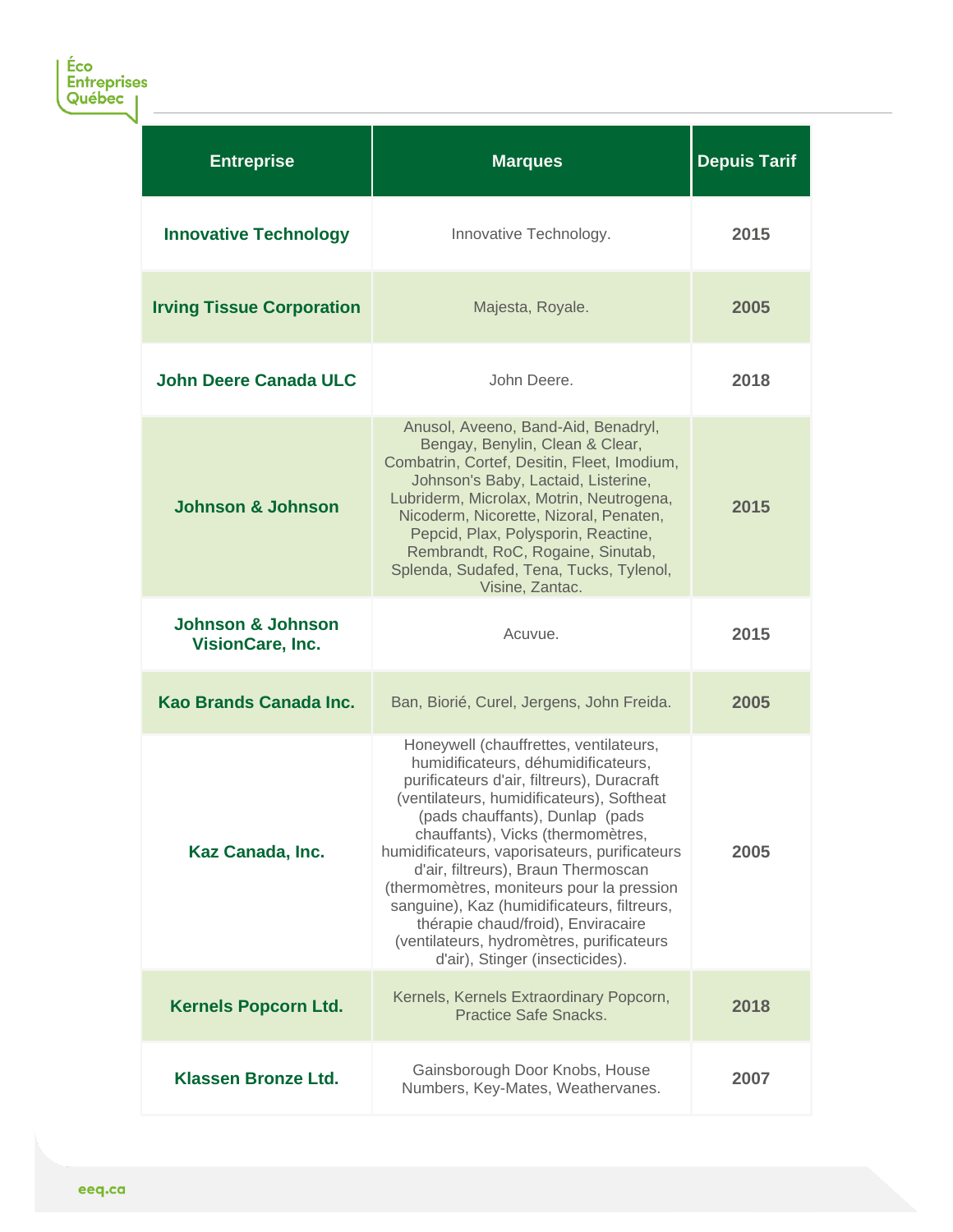Éco<br>Entreprises<br>Québec <sub>|</sub>

| <b>Entreprise</b>                                                       | <b>Marques</b>                                                                                                                                                                                                                                                                                                                                         | <b>Depuis Tarif</b> |
|-------------------------------------------------------------------------|--------------------------------------------------------------------------------------------------------------------------------------------------------------------------------------------------------------------------------------------------------------------------------------------------------------------------------------------------------|---------------------|
| <b>Knape &amp; Vogt</b><br><b>Canada Inc.</b>                           | Knape & Vogt, Real Solutions.                                                                                                                                                                                                                                                                                                                          | 2005                |
| <b>LEO Pharma Inc.</b>                                                  | Dovobet, Dovonex, Fucidin, Fucithalmic,<br>Innohep, Picato, Heparin, Burinex,<br>One-Alpha.                                                                                                                                                                                                                                                            | 2013                |
| <b>Living Style (Singapore)</b><br><b>Pte Limited</b>                   | Home Decoration Collections, Hampton<br>Bay, Whalen, CANVAS, Glacier Bay,<br>Private-Generic, Allen+Roth, Bayside.                                                                                                                                                                                                                                     | 2019                |
| <b>Macgregors Meat &amp;</b><br>Seafood Ltd.                            | 44th Street.                                                                                                                                                                                                                                                                                                                                           | 2017                |
| <b>Magtar Sales Inc.</b>                                                | CLR, Calcium lime Rust Remover,<br>Bathroom & Kitchen Cleaner, Tarnx - Silver<br>Cleaner, Metal Clear, Grease Magnet.                                                                                                                                                                                                                                  | 2005                |
| <b>Marc Anthony</b><br><b>Cosmetics Inc.</b>                            | Marc Anthony.                                                                                                                                                                                                                                                                                                                                          | 2015                |
| <b>Mars Canada Inc.</b>                                                 | 3 Musketeers, Bounty, Cesar, Dove, M&M,<br>Maltesers, Mars, Misfits, Pedegree, Seeds<br>of Change, Snickers, Temptations, Twix,<br>Uncle Ben's, Whiskas.                                                                                                                                                                                               | 2015                |
| <b>Mattel Canada Inc.</b>                                               | Mattel, Fisher Price, Mega Bloks.                                                                                                                                                                                                                                                                                                                      | 2005                |
| <b>McCaughey</b><br><b>Consumer Products</b><br><b>Management, Inc.</b> | Finesse hair products, Shield, Lypsyl Lip<br>Balm, Natural White Whitening products,<br>Yardley, Cromwell & Cruthers Shave Oil,<br>Carry Clean Oral Care, BeKool Soft Gel<br>Sheets, SmartMouth, Mouth Kote, Pacific<br>World, Diurex Water Pills, Fungicure,<br>Psoriasin, Prosacea, Ultra Fiber, Viviscal<br>Hair Nourishment, Micro-Pedi, BlackJoy. | 2013                |
| <b>Melitta Canada Inc.</b>                                              | Melitta.                                                                                                                                                                                                                                                                                                                                               | 2017                |
| <b>Mint Pharmaceuticals Inc.</b>                                        | Mint.                                                                                                                                                                                                                                                                                                                                                  | 2019                |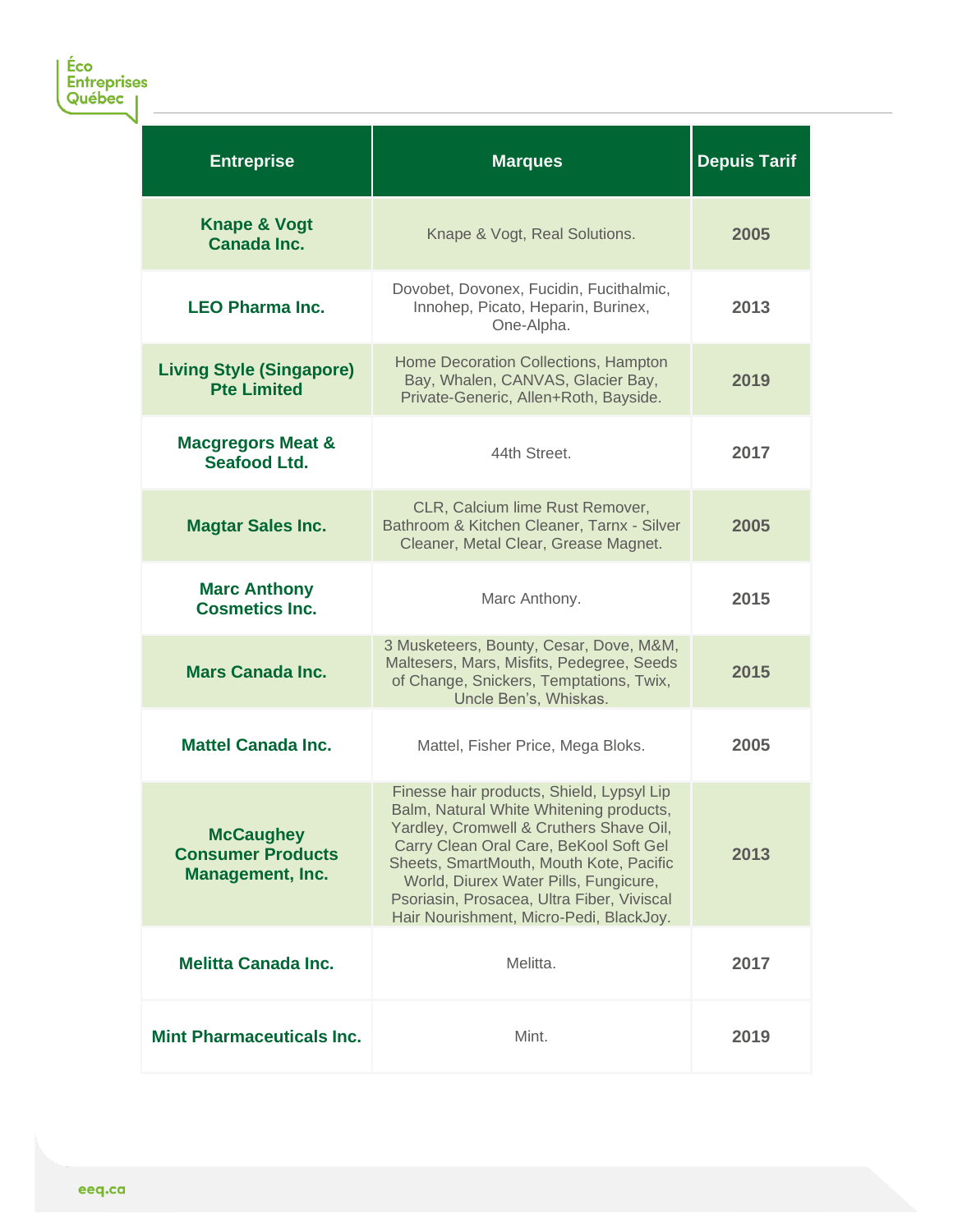| <b>Entreprise</b>                                   | <b>Marques</b>                                                                                            | <b>Depuis Tarif</b> |
|-----------------------------------------------------|-----------------------------------------------------------------------------------------------------------|---------------------|
| <b>Molinaro's Fine Italian</b><br><b>Foods Ltd.</b> | Molinaro's.                                                                                               | 2017                |
| <b>Nature's Path Foods</b>                          | Nature's Path, Lifestream.                                                                                | 2005                |
| <b>Neatfreak Group Inc.</b>                         | Neatfreak, Neatkids, Closetmax.                                                                           | 2015                |
| <b>Nemcor Inc.</b>                                  | Life Comfort, Mainstays, Baby's 1st, Whole<br>Home, Home Trends, Distinctly Homes,<br>Little Miracles.    | 2013                |
| <b>Novo Nordisk</b><br><b>Canada Inc.</b>           | NovoFine, Novolin, Novolin-Pen,<br>NovolinSet, NovoRapid, GlucoNorm,<br>Vagifem.                          | 2005                |
| <b>Organika Health Products</b><br>Inc.             | Organika                                                                                                  | 2021                |
| <b>Pan American Nursery</b><br><b>Products Inc.</b> | Windmill, Roses by Pan Am, Flower Carpet                                                                  | 2021                |
| <b>Playmobil Canada Inc.</b>                        | Playmobil, Lechuza                                                                                        | 2018                |
| <b>Polyethic Industries Inc.</b>                    | Maximum, Rack Sack.                                                                                       | 2013                |
| <b>Primo Foods Inc.</b>                             | Primo (soupes exclues).                                                                                   | 2007                |
| <b>RB Health (Canada) Inc.</b>                      | Amope, Cepacol, Clearasil, Dettol, Durex,<br>K-Y, Lanacane, Megared, Mucinex, Optrex,<br>Strepsils, Veet. | 2019                |
| <b>RW Consumer Products</b><br>Ltd.                 | Alpine, Baby's Choice, GO! PSP, Goldex,<br><b>PSP</b>                                                     | 2021                |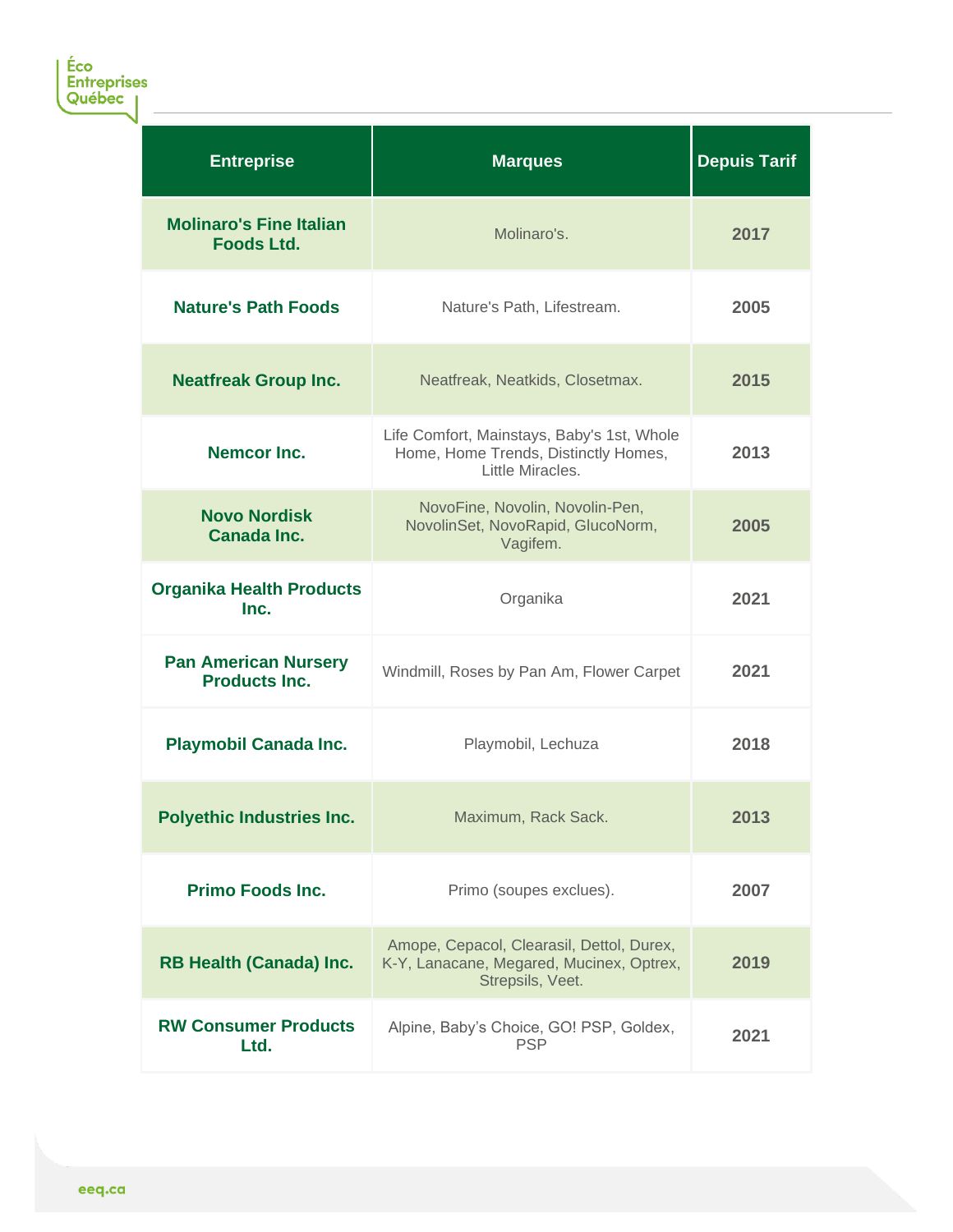| <b>Entreprise</b>                                         | <b>Marques</b>                                                                                                                                                                                                                                                           | <b>Depuis Tarif</b> |
|-----------------------------------------------------------|--------------------------------------------------------------------------------------------------------------------------------------------------------------------------------------------------------------------------------------------------------------------------|---------------------|
| <b>Shafer Haggart Ltd.</b>                                | Admiral, Success, Four Star.                                                                                                                                                                                                                                             | 2015                |
| <b>Shaklee Canada Inc.</b>                                | Shaklee, Enfuselle, ProSanté, Minerelles,<br>BestWater, AirSource, Get Clean, Cinch.                                                                                                                                                                                     | 2005                |
| <b>ShurTech Brands, LLC</b>                               | Duck, FrogTape, Painter's Mate, Shurtape,<br>Caremail.                                                                                                                                                                                                                   | 2013                |
| <b>Siwin Foods Ltd.</b>                                   | Siwin.                                                                                                                                                                                                                                                                   | 2020                |
| <b>Snap-on Tools of Canada</b>                            | Snap-on Tools, J.H. Williams,<br>Bahco North America.                                                                                                                                                                                                                    | 2007                |
| <b>Sony Computer</b><br><b>Entertainment Canada</b>       | PS4, PS3, PlayStation, PS2, PSP, Vita.                                                                                                                                                                                                                                   | 2013                |
| <b>Southwire Canada</b><br><b>Company</b>                 | AC Delco, Agri-Pro, Cord Caddy, Coldflex,<br>Deltatron, Moonrays, Polar Cord, Polar<br>Winterfelx, Propower, Power Center, Power<br>Lite Plug, Seasons Bright, Slim Lime Cords,<br>Solar Garden Accents, Surge Hawk,<br>Tradesman, Yard Master, Yellow Jacket,<br>Woods. | 2005                |
| <b>Storck Canada Inc.</b>                                 | Werther's Original Hard Candies, Chewy<br>Caramels, No Sugar Added or Creamy<br>Caramel Filled. Werther's Chocolates,<br>Campino, Milkfuls, Toffifee,<br>Riesen, Merci.                                                                                                  | 2005                |
| <b>Subway Franchise</b><br><b>Systems of Canada, Ltd.</b> | Subway.                                                                                                                                                                                                                                                                  | 2009                |
| <b>Sunbeam Corporation</b><br><b>Canada Ltd.</b>          | Bionaire, Coleman, Crock-Pot, Food Saver,<br>Healthometer, Holmes, Mr. Coffee, Oster,<br>Rival, Seal-a-Meal, Sunbeam, Villaware,<br>Zarafina.                                                                                                                            | 2005                |
| <b>Sun-Maid Growers of</b><br><b>California</b>           | Sun-Maid Raisins/Dried Fruits, Blue Ribbon<br>Orchard Choice Figs.                                                                                                                                                                                                       | 2010                |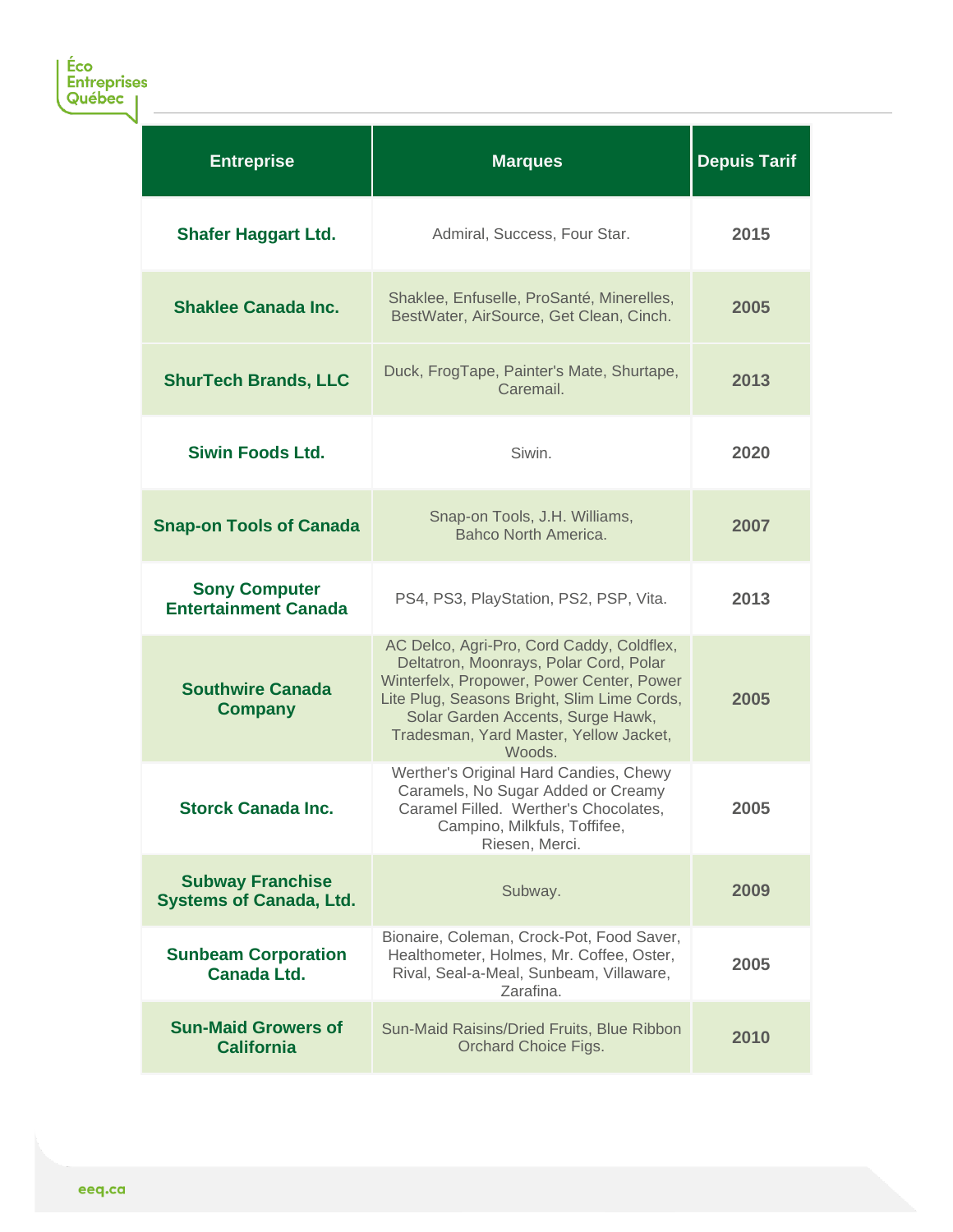| <b>Entreprise</b>                                       | <b>Marques</b>                                                                                                                                                                                       | <b>Depuis Tarif</b> |
|---------------------------------------------------------|------------------------------------------------------------------------------------------------------------------------------------------------------------------------------------------------------|---------------------|
| <b>Sun-Rype Products Ltd.</b>                           | Sun-Rype Brands<br>(Apple blends, Fruit&Veggie, Fruit To Go,<br>Fruitsource, Treats).                                                                                                                | 2005                |
| <b>Tallgrass Distribution</b>                           | Annemarie Borlind, Barlean's Organic Oils,<br>Botanica, Gabriel Cosmetics, Host<br>Defense, MegaFood, Naturtint, No Miss<br>Cosmetics, Suki Skin Care, Val's Soap, Zuii<br>Organics, Zuzu Cosmetics. | 2015                |
| <b>Texas Instruments Inc.</b>                           | Texas Instruments.                                                                                                                                                                                   | 2010                |
| <b>Thai United Food Trading</b><br><b>Ltd</b>           | Kosa, Foco, OKF                                                                                                                                                                                      | 2021                |
| <b>The Clorox Company of</b><br>Canada Ltd.             | Clorox, Tilex, Pine-Sol, Greenworks, Brita,<br>Glad, Burt's Bee, Kingsford, Hidden Valley<br>Ranch, KC Masterpiece, 409, S.O.S.,<br>Liquid Plumr, Güd.                                               | 2013                |
| <b>The Hartz Mountain</b><br><b>Corporation</b>         | Hartz, Wardley, LM Farms.                                                                                                                                                                            | 2013                |
| <b>The Mentholatum</b><br><b>Company of Canada Ltd.</b> | Oxy, Phisoderm, Deep Releif, Softlips,<br>Provacare.                                                                                                                                                 | 2019                |
| <b>Trainer's Choice Inc.</b>                            | Trainer's Choice.                                                                                                                                                                                    | 2020                |
| <b>USP Canada Inc.</b>                                  | <b>USP Structural Connectors, RSC /closet</b><br>rods, Gold Coat.                                                                                                                                    | 2005                |
| <b>Velux Canada Inc.</b>                                | Velux.                                                                                                                                                                                               | 2007                |
| <b>Verbatim Americas LLC</b>                            | Verbatim.                                                                                                                                                                                            | 2013                |
| <b>Victorian Epicure Inc.</b>                           | Victorian Epicure, Epicure Foundation,<br>Epicure Selections, Home and Body Care,<br>Pantry Basics, Rim Trimmers, Sansel, VE<br>Chef.                                                                | 2005                |